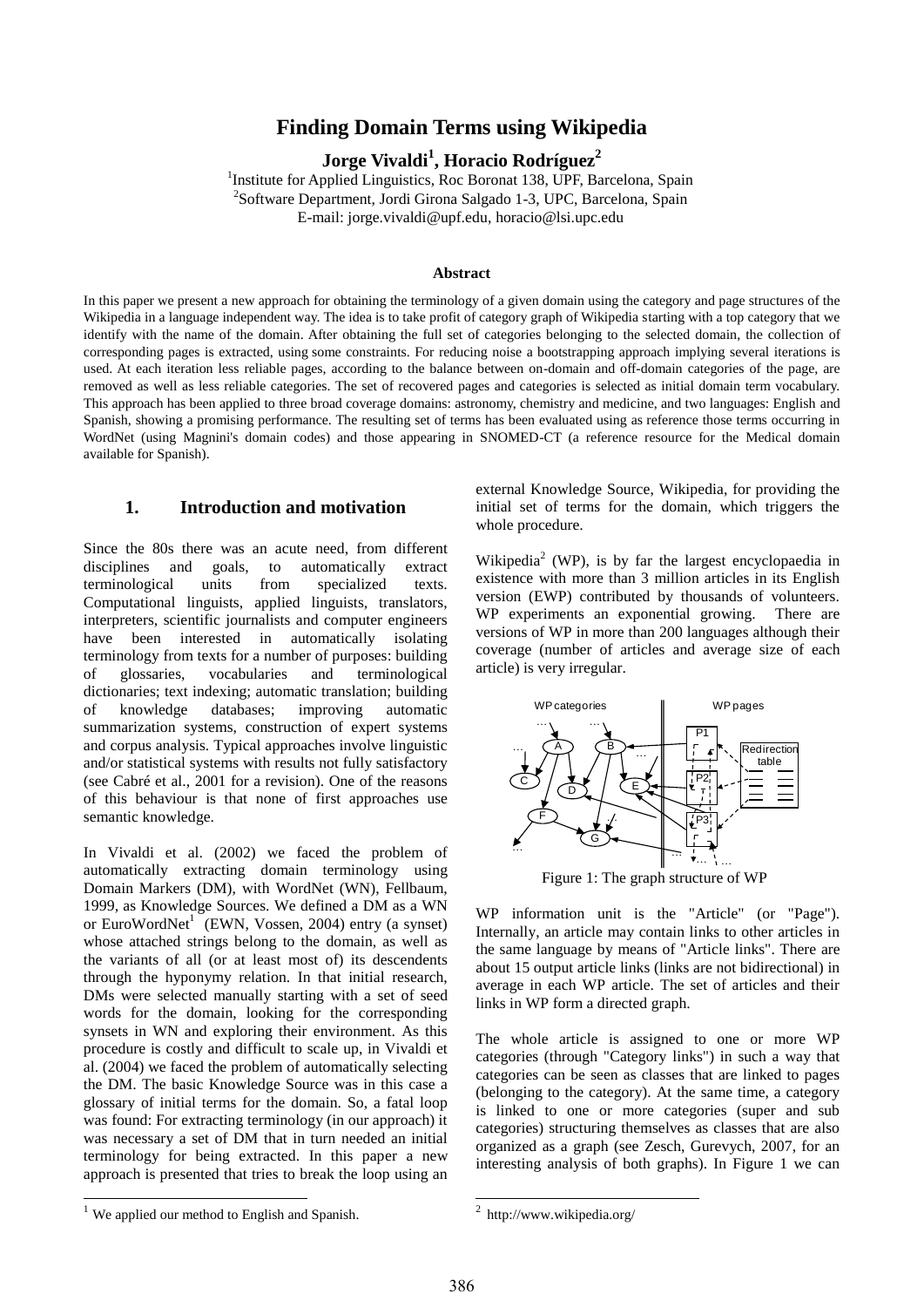see an overall image of both connected graphs. This bigraph structure of WP is far to be safe. Not always the category links denote belonging of the article to the category; the link can be used to many other purposes (see, for instance, Suchanek (2008)). The same problem occurs in the case of links between categories, not always these links denote hyperonymy/hyponymy and so the structure shown in the left of figure 1 is not a real taxonomy.

Besides article and category links, WP pages can contain "External links", which point to external URLs, and "Interwiki links", from an article to a presumably equivalent, article in another language. There are in WP several types of special pages: "Redirect pages", i.e. short pages which often provide equivalent names for an entity, and "Disambiguation pages", i.e. pages with little content that links to multiple similarly named articles.

While edges between categories usually (but not always) have a clear semantics (hypernymy, hyponymy), edges between pages lack tags or explicit semantics. Also, some categories are added to WP by convenience for structuring the database or due to its encyclopaedic character (e.g. "scientists by country", "Chemistry timelines" or "Astronomical objects by year of discovery" among many others). Other categories are used temporally for monitoring the state of the page (e.g. "All articles lacking sources", "Articles to be split" ...), we name these categories "Neutral Categories". Due to such facts it becomes difficult, just navigating through its structure, to discover which entry belongs to which domain.

WP has been extensively used for extracting lexical and conceptual information: Ponzetto, Strube, 2008 and Suchanek, 2008, build or enrich ontologies from WP, Milne *et al.*, 2006 derive domain specific thesauri, Atserias et al, 2008 produce a semantically annotated snapshot of EWP, Medelyan *et al.*, 2008, Mihalcea, Csomai, 2007, and Wu *et al.*, 2007 perform semantic tagging or topic indexing with WP articles. Closer to our task are the works of Toral *et al.*, 2006 and Kazama, Torisawa, 2007 which use WP, particularly the first sentence of each article, to create lists of named entities. Relatively low effort has been devoted to exploit the multilingual information of WP. Ferrández *et al.*, 2007, Richman, Schone, 2008 and, more recently, Erdmann *et al.*, 2008 are notable exceptions. See Medelyan *et al.* (2009) for an excellent survey.

Extracting information from WP can be done easily using a Web crawler and a simple HTML parser. The regular and highly structured format of WP pages allows this simple procedure. There are, however, a lot of APIs providing easy access to WP online or to the database organized data obtained from WP dumps<sup>3</sup>. Some interesting systems are Waikato's WikipediaMiner toolkit<sup>4</sup>, U. Alicante's wiki db  $access^5$ , Strube and

l

Ponzetto's set of tools<sup>6</sup>, Iryna Gurevych' JWPL<sup>7</sup>, etc. We have used this later resource for our research.

The proposed system should be language and domain independent. Therefore, for any language to be considered the only limitation, regarding both quality and quantity, depends only of the WP for such language.

The key idea of our approach is using the category graph of WP starting with a top category that we identify with the name of the domain. From this top, we extract the set of (presumably) relevant categories, traversing the graph following sub-category links. For avoiding noise we apply rigid constraining on the categories to visit. From the set of categories selected, the collection of corresponding pages is extracted, also under some constraints. For reducing noise a bootstrapping approach implying several iterations is used. The set of recovered pages and categories is selected as initial domain term vocabulary.

After this introduction the organization of the paper is as follows: Section 2 presents an overview about the research already done in this area. Section 3 shows with some details our approach to this issue while section 4 and 5 presents our experiments and evaluation results respectively. Finally in section 6 we will derive some conclusions and proposals for future work.

## **2. State of the art**

Bernardini *et al.* (2006) propose the Wacki system, a method for extracting both corpora and terminology for a domain. The approach is recall-oriented and so not useful for our purposes.

(Magnini *et al.*, 2000) have enriched WN with domain information on the basis of a general classification that includes 164 domains/subdomains (structured in a rather flat taxonomy). Following a semiautomatic procedure, one or more domain tags have been assigned to each synset.

(Montoyo *et al.*, 2001) propose a way of enriching WN with about 30 IPTC subject codes. Their approach follows the Specification Marks Method, previously used for Word Sense Disambiguation tasks. Also (Buitelaar, *et al.*, 2001) propose a method for domain specific sense assignment using GermaNet together with a set of relevance measures. A closely related task is the automatic extraction of domain ontologies from general ones using domain corpora. (Missikoff *et al.*, 2002) present an interesting approach.

In an automatic term extraction system, applied to the medical domain, (Vivaldi, Rodríguez, 2002) use DM, as defined before. About 50 borders were manually identified and used as a basis for term extraction. In (Vivaldi, Rodríguez, 2004) it is showed how public

.

<sup>3</sup> http://en.wikipedia.org/wiki/Wikipedia\_database

<sup>4</sup> http://wikipedia-miner.sourceforge.net/

<sup>5</sup> http://www.dlsi.ua.es/~atoral/

<sup>6</sup> http://www.eml-research.de/english/research/nlp/download/

<sup>7</sup> http://www.ukp.tu-darmstadt.de/software/jwpl/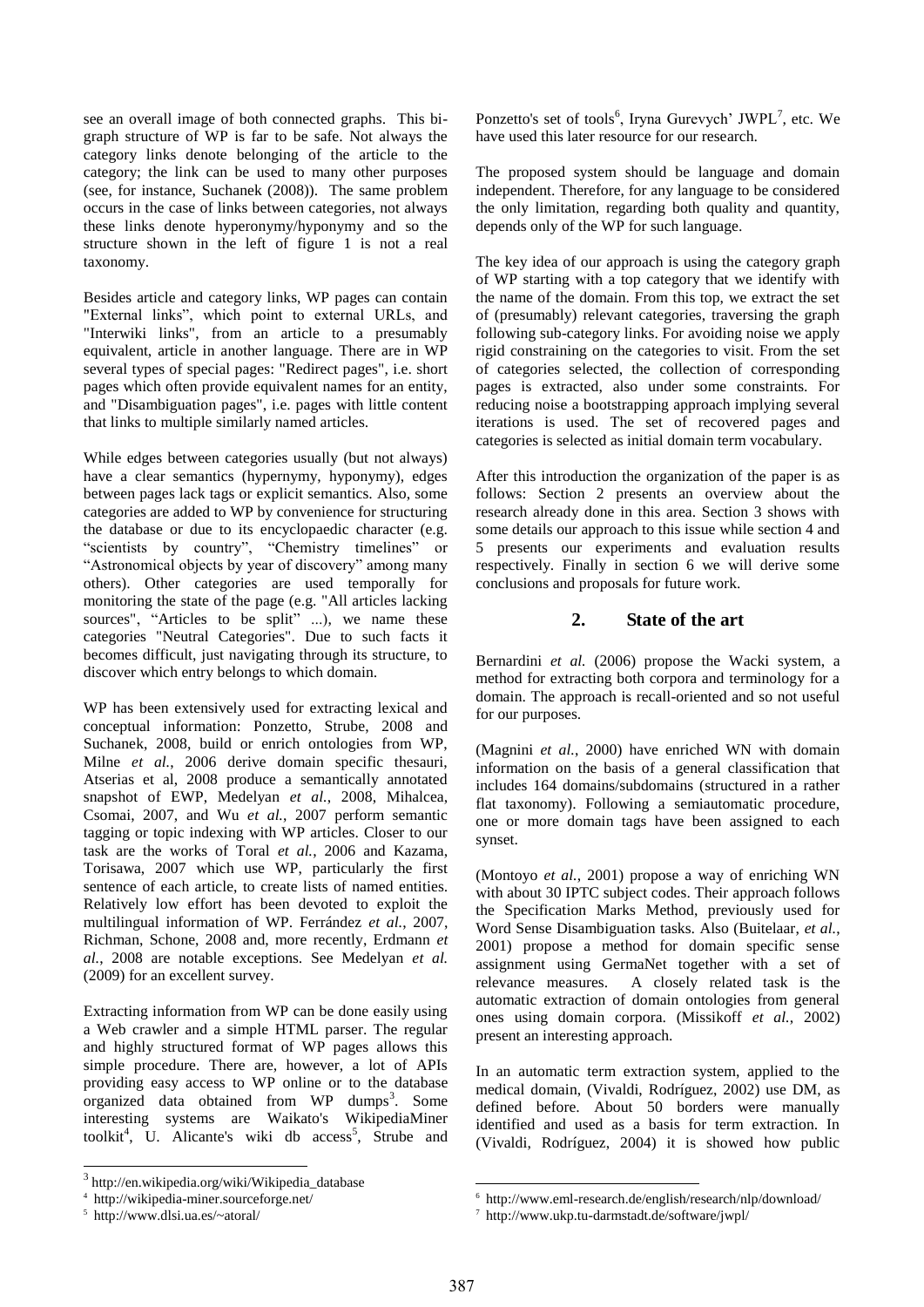available vocabularies may be used to enrich EWN with domain information in a fully automatic way.

## **3. Methodology**

As said above, the basic idea of our method consists of given a domain name (e.g. "Computing") to find it in WP as a category, to obtain the full set of domain term candidates (*DTC*) belonging to such domain. Such set of *DTC*'s will be a list of all the categories and page titles that our system considers that belong to the domain of interest.



Figure 2: Overview of the method

Choosing the right top for the domain is a crucial issue in our approach. Usually, the name of the domain corresponds to a category in WP (it was the case of the three domains faced in our experiments) otherwise looking for the right top $8$  is performed manually. For reaching our objectives we start looking for all subcategories and pages related to such domain. From such lists we remove all proper names and service classes<sup>9</sup>. Then, we recursively explore each category and repeat the same process again. See Figure 2 for an overview of the approach. Proceeding without any additional check has the inconvenience that it is relatively easy to add names belonging to a different domain. Consider the following example: assuming we wish to obtain all terms for "Computing" domain, we may arrive to the WP entry for "semantics". There are several paths to reach this category from the top, as "computing  $\rightarrow$ theoretical computer science  $\rightarrow$  semantics" or "computing"  $\rightarrow$  software  $\rightarrow$  software engineering  $\rightarrow$  formal methods  $\rightarrow$  semantics" among others. The problem is that, proceeding forward in this way, we may reach entries like "lexical semantics" or even "weak pronoun" which clearly do not belong to the target domain. The problem is really serious. In the case of the topic "Chemistry", for English, recovering the categories related by the (supposed transitive) subcategory relationship with the category "Chemistry" resulted on 188,374 categories. Obviously most of these categories do not belong to the domain and have to be removed for avoiding such amount of noise. Another problem is the presence of cycles. In the case of "Chemistry" 247 cycles were detected (for instance, 'Oil consequently means and service and the search in the first outer of the point at the mean of the mean of the mean of the mean of the mean of the mean of the mean of the mean of the mean of the mean of the mean of the mean

l

pipelines' and 'Natural gas pipelines'). The problem of cycles is that two categories involved in a cycle can prevent each other for being removed by the procedures described below. In order to avoid such situations, we act at both category and page levels.

At category level the procedure is rather straightforward. We proceed in two steps:

We extract all the descendent, avoiding loops, of the top categories with no constraint. Let *CatSet1* this set. All the cycles are detected and collected in this step.

For each category  $c \in CatSet1$  we count the number of direct super-categories  $\in \text{CatSet}$  and the corresponding  $\epsilon$  CatSet1. Neutral Categories are not taken into account for these counts. If the first count is lower than the second we remove the category. If the category c is involved in a loop, detected in step 1, with one of its super-categories this later super-category is not taken into account. We also remove those categories that we consider proper names. At this point we consider a category to be a proper noun when it is a polylexical unit and all its components have an initial upper case. We iterate step 2 until convergence. This lead to *CatSet2* that is included in the final set of DTC's

At page level the procedure is not so simple. We can filter out both pages and categories, using in this case the scores of the pages assigned to the category. We define the WP domain coefficient (WPDC) as follows:

$$
WPDC(dtc) = \frac{\sum_{\forall c \in term\,Cats} PathToDomainCat(c)}{\sum_{\forall c \notin term\,Cats} PathToDomainCat(c)} \quad (1)
$$

where:

| .                      |                                  |  |  |  |  |  |
|------------------------|----------------------------------|--|--|--|--|--|
| dtc:                   | domain term candidate            |  |  |  |  |  |
| termCat:               | set of WP categories associated  |  |  |  |  |  |
|                        | to <i>dtc</i>                    |  |  |  |  |  |
| $PathToDomainCat(c)$ : | $= 1$ if $c \in \text{CatSet2};$ |  |  |  |  |  |
|                        | $= 0$ otherwise                  |  |  |  |  |  |

For filtering out pages the idea is, for a given DTC, to obtain from WP all its assigned categories, *termCat*. Then, for each of such categories we check if they belong to *CatSet2*. Additionally, we define a threshold for WPDC (1 in our experiments, as a rather conservative approach) and only the DTC's whose WPDC is higher that such threshold is allowed to survive and therefore are added to the target list and used for additional iterative explorations. It should be taken into consideration that a *DTC* may correspond to a WP category as well as a WP page.

Proceeding in this way in the above example, the domain term candidate "semantics" has been assigned 5 categories ("Linguistics", "Philosophy of language", "Semiotics", "Theoretical computer science" and "Philosophical logic"). From such category just one reach the target domain; therefore *WPDC(semantics)*=0.25 and

<sup>&</sup>lt;sup>8</sup> In some domains more than one top are considered.

<sup>9</sup> Classes defined by WP management people for internal organization (eg. "Wikipedia stubs", "Wikipedia cleanup", "Wikipedia CD Selection", etc.).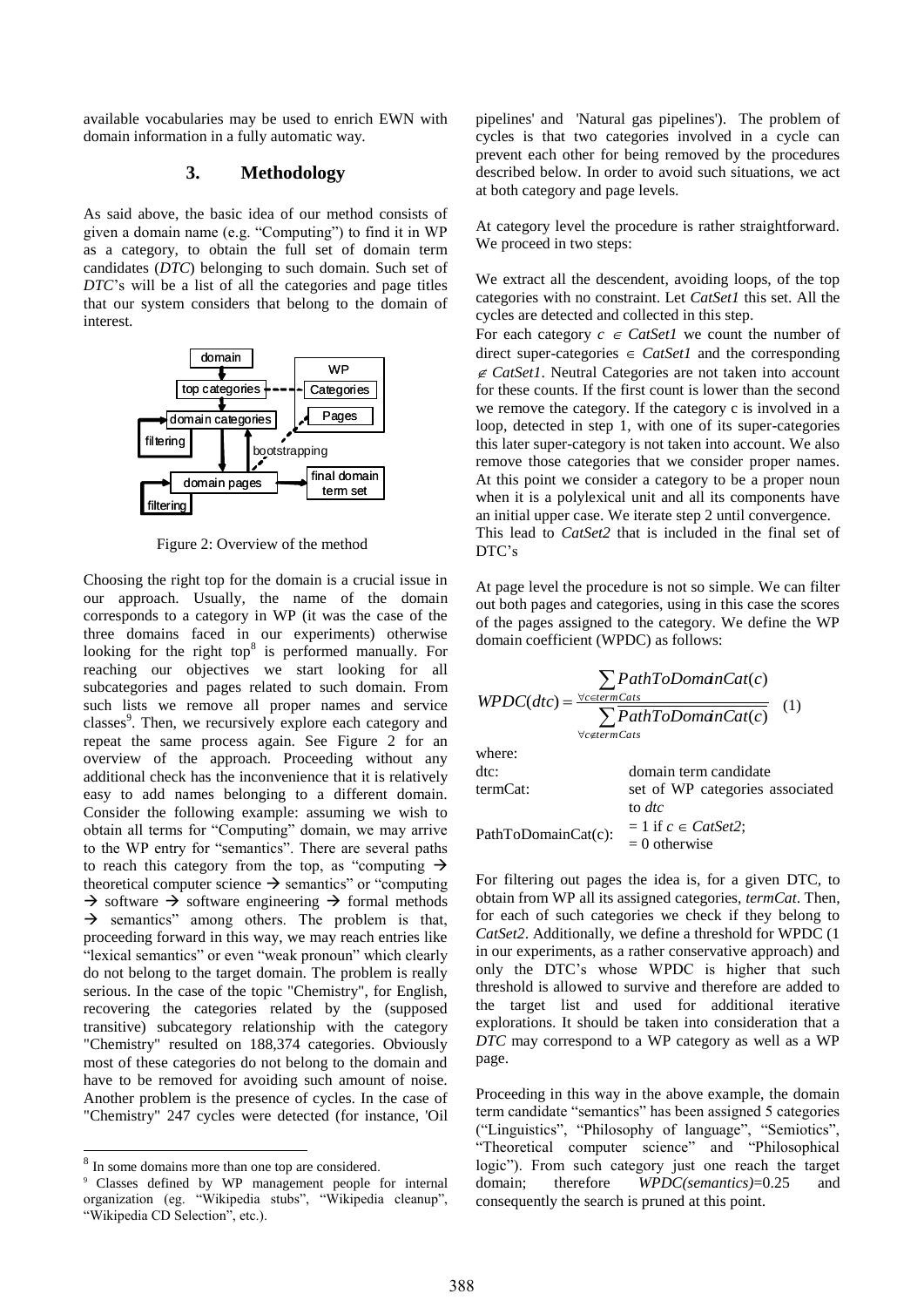For filtering out categories we can use the scores of the pages belonging to each category. For a category *cat* let *catTerm* the set of pages associated to it. In our approach we chose to build three different ways to evaluate *cat* and combine all the evaluation results through a voting mechanism that perform the final decision. Such evaluation methods are the following:

- MicroStrict. Accept *cat* if the number of elements of *catTerm* with positive scoring is greater than the number of elements with negative scoring.
- MicroLoose. Similarly with greater or equal test
- Macro. Instead of counting the pages with positive or negative scoring we use the components of such scores, i.e. the number of categories associated with the elements of *catTerm* belonging or not to *CatSet2*

The above method may be repeated iteratively several times in order to improve the results. The results reached are exemplified in Table 1.

| #              | <b>DTC</b>                             |        | Micro<br>Strict |                               | Micro<br>Loose |    | Macro |      | <b>Votel Result</b> |
|----------------|----------------------------------------|--------|-----------------|-------------------------------|----------------|----|-------|------|---------------------|
|                |                                        | ok Iko |                 | ok                            | ko             | ok | ko    |      |                     |
|                | electroquímica<br>(electrochemistry)   | 13     |                 | 16                            | 2              | 36 | 12    | $+3$ | Accept              |
| $\overline{c}$ | quesos<br>(cheeses)                    | 0      | 8               | 6                             | 2              | 8  | 12    |      | -1 Reject           |
| 3              | óxidos de carbono<br>(carbon monoxide) |        |                 | $\mathfrak{D}_{\mathfrak{p}}$ | 0              | 4  |       |      | $+2$ Accept         |

Table 1: Examples of filtering for the domain 'Chemistry' in Spanish

#### **4. Experiments and Evaluation**

In order to evaluate the above mentioned methodology several tests has been performed. First at all it should be considered the difficulty to evaluate the results produced by the proposed tool. As pointed out in Vivaldi *et al.* (2008), the evaluation of a terminology is a difficult task mainly due to the lack/incompleteness of reference resources to be used as test bed and, often, the disagreement among them. In this research, we are looking for a domain/language independent tool which makes the task even more difficult. For such reason we chose two different evaluation procedures:

- 1. partial evaluation for two domains: Chemistry and Astronomy. It was done using the set of DM produced by our methods with the proposal of (Magnini et al., 2000). It does not include all DTC but just 1960 entries whose unique domain is "chemistry"  $(1672 \text{ nouns})$  and  $416 \text{ (319 nouns)}$ whose domain list includes "chemistry". It must be considered that WN and EWN are general purpose resources; therefore, its coverage for the chosen domain/language is low (25% for Chemistry and 15% for Astronomy). Thus, some common terms (as "mol" and "sunspot" among many others) are not included.
- 2. full evaluation for Medicine. In this case we use SNOMED-CT, a reference resource for this domain.

It is a structured collection of medical terms that has a wide coverage of the clinical domain. The terms are organized in a number of hierarchies where nodes are linked using both hierarchical and non hierarchical ("causative agent", "finding site" and "due to") relations. Since 2002 a Spanish edition is published regularly. The release used in this experiment is dated on October 2009 and contains more than  $800k$  entries<sup>10</sup>.

Anyway, at first we applied a manual preliminary evaluation on a first set of terms we obtained (for the category terms corresponding to the Spanish-Chemistry pair). Two independent evaluators examined the set. This set contained 114 categories. The agreement between the two evaluators was relatively high (kappa over 80%). After discussing the conflictive cases (all of them belonging to borders between Chemistry and very close domains (Medicine, Physics) the result was of considering 84 cases as valid terms of the domain (74%) and 30 cases as erroneous ones. With these positive initial tests we went into a more serious evaluation.

The next two sections will show the results obtained using the above mentioned evaluation procedures.

#### **4.1 Partial evaluation**

Table 2 shows the results obtained for Chemistry and Astronomy domains for English and Spanish using different selection methods defined in the proposed methodology. The huge number of initial categories in some cases, obviously containing a lot of noise, is due to the occurrence of links pointing to upper categories. The results shown in this table are limited to the initial categories and the results after the first iteration. Figures 3 and 4 show the evolution of the precision over several iterations.

|                                 | Domain                    |        | Chemistry |      | Astronomy |       |  |
|---------------------------------|---------------------------|--------|-----------|------|-----------|-------|--|
| Language                        |                           | EN     | ES        | EN   | ES        |       |  |
|                                 | <b>Initial Categories</b> |        | 188374    | 2070 | 188816    | 44631 |  |
| #Categories<br>after<br>pruning |                           | 1334   | 557       | 790  | 143       |       |  |
|                                 | Categories                |        | 49        | 43   | 5         | 6     |  |
| #1                              | Precision                 |        | 93,9      | 62,8 |           | 16,7  |  |
|                                 | Loose<br>Pages            |        | 833       | 1038 | 284       | 119   |  |
| Iteration                       | found                     | Strict | 580       | 700  | 284       | 81    |  |
|                                 | Prec.                     | Loose  | 61,3      | 52,6 | 34,8      | 31,9  |  |
|                                 | [%]                       | Strict | 62,7      | 56,6 | 37.2      | 27,2  |  |

#### Table2. Results of the experiments

As foreseen, the number of pages obtained with "loose" method is larger that those found using the "strict" method. Correspondingly, the precision score reached is higher for the latter method. See for example Chemistry (English), the strict method found 580 pages (from which 364 belongs to the correct domain, therefore the precision is 62.7%) against 833 (precision: 61.3%) for the loose method. Regarding the difference among both procedures they seem to perform according our previsions. The latter proposes some erroneous terms like "characteristic",

1

 $\rm ^{10}$  http://www.ihtsdo.org/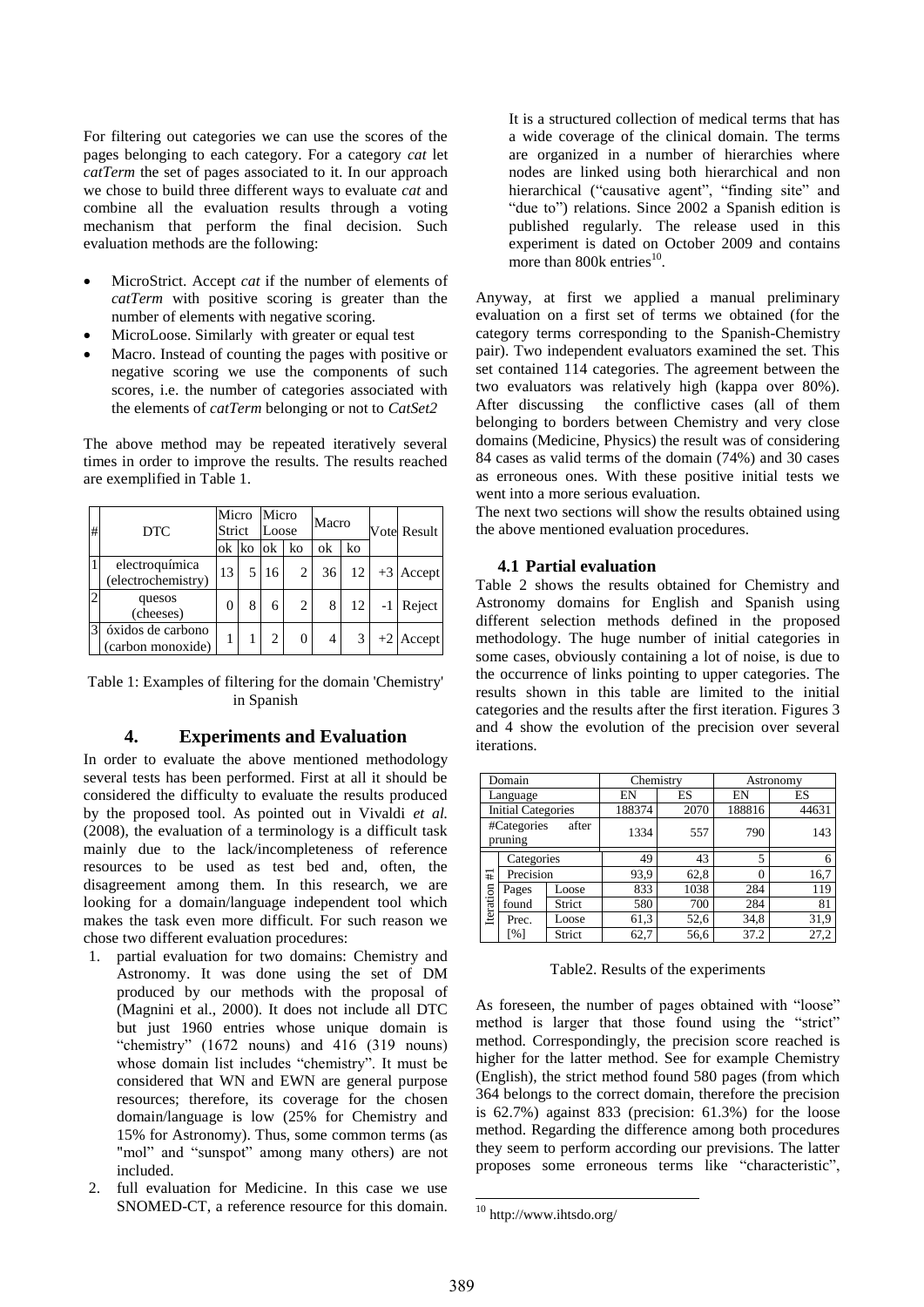"congo red", "elixir of life", "interior", "ordinal number" or "neon lamp" among others. At the same time, some valid terms are wrongly discarded ("oxytocin", "sulphonamide", "chemical structure"). This is because in such cases the number of support categories is the same of non support categories.

A result that requires some clarification is those obtained for Astronomy (English): only five categories were found but none of them, according the reference chosen, belong to this domain. This not true, because at least three of them are correct: "astrodynamics", "astrometry" and "celestial mechanics". The reason is that Magnini classifies such entries as "factotum" (a subject field code to collect synsets very ambiguous or difficult to classify). The result is almost identical for Spanish.

The results for pages in English WP for Chemistry also show some discrepancies. For example the term "resonance" is discarded from this domain because it is considered as belonging to "physics" or "music". This happens because there a sense missing in WN: "resonance", in chemistry: it designates a key component of valence bond theory. Other times it happens that there are terms belonging to two domains like "pyrite" (it is term used in geology but it also is a chemical compound  $-FeS<sub>2</sub>$ ) or "magnesium hydroxide" and "menthol" that are chemical compound but are also used in medicine.

Also there are some mistakes due to the encyclopaedic character of the WP. This is the case of "photocathode" that appears related to "electrochemistry" while Magnini classifies it as belonging just to electricity.

It should be noted also that among the terms not found in WN (3,258 after the first iteration) there are many that clearly are used in Chemistry ("carbon trioxide", "chemical transformation", "chlorosulfuric acid" or "heavy metals", among others) while others are dubious ("experimental value", "global field" or "group representation") or at least their specialized character is uncertain.

The results obtained for both domains and languages are quite similar. This fact confirms our claim about the difficulty of evaluating the results. There are some decisions taken by Magnini's proposal that are questionable and cause a number of reported errors: some terms belong to two domains (e.g. medicaments or body substances are medical terms but also chemical substances) but they are systematically classified in just one of them. It should also be taken into account that Magnini's proposal is relatively old as it was made on WN  $1.6<sup>11</sup>$  and outdated version of this resource. Other errors are caused by the encyclopaedic character of WP; therefore, the pruning/filtering procedures need to be improved.

l



Figure 3. Results for several iterations (Chemistry)



Figure 4. Results for several iterations (Astronomy)

#### **4.2 Full evaluation**

Table 3 shows the results obtained for Medicine using the Spanish WP. The precision figure reached using SNOMED-CT, compared with those obtained using WN as a reference, show a strong enhancement. It is clearly due to the improvement in the list of reference terms used in the evaluation. The difference among SNOMED-CT and WN is greater than two orders of magnitude.

| Evaluation using          |                          |        | WN   | SNOMED-CT |  |  |  |
|---------------------------|--------------------------|--------|------|-----------|--|--|--|
| <b>Initial Categories</b> |                          |        | 2431 |           |  |  |  |
| Categories after pruning  |                          |        | 839  |           |  |  |  |
|                           | Categories               |        | 174  | 394       |  |  |  |
| $\ddot{}$                 | Precision                |        | 27,6 | 54        |  |  |  |
| Iteration                 | Page                     | Loose  | 2091 | 4182      |  |  |  |
|                           |                          | Strict | 1724 | 3492      |  |  |  |
|                           | Prec.                    | Loose  | 21,0 | 58        |  |  |  |
|                           | $\lceil \sqrt{9} \rceil$ | Strict | 23,2 | 62        |  |  |  |

|  | Table 3. Results of the experiments for Medicine |  |  |
|--|--------------------------------------------------|--|--|
|  | (Spanish)                                        |  |  |

<sup>&</sup>lt;sup>11</sup> WN had foreseen a domain classification of the entries. Unfortunately this information has not been included. The work of Magnini is the only domain information currently available for WN/EWN.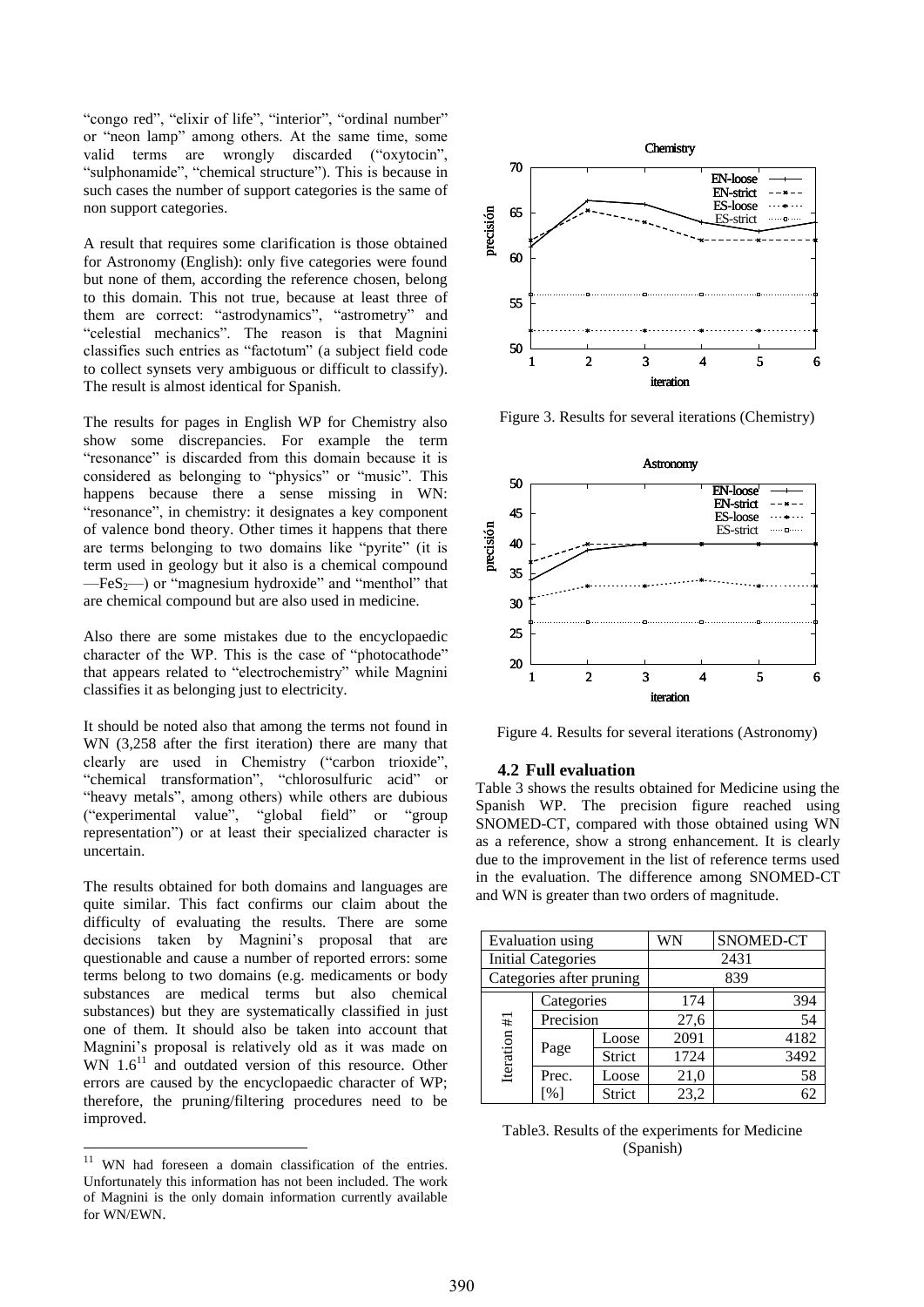

Figure 5. Results for several iterations (Medicine)

In spite of the specialized character of the evaluation resource, it accepts as valid term sequences like "whisky", *puro* ("cigar"), *tortura* ("torture"), *ubre* ("udder") and *fuego* ("fire") but no accept others like *oral cancer* that clearly seems to be a medical term. The point here is that whisky and other beverages are in the "substances" subtree of SNOMED-CT probably because they are the cause of a number of diseases.

Others terms are rejected due to minor differences: *enfermedades del sistema digestivo* ("gastrointestinal tract diseases") versus *enfermedades del sistema digestivo* ("gastrointestinal tract disease") or simply by missing like *espina ilíaca antero-superior* ("anterior superior iliac spine"), *medicina intensiva* ("intensive-care medicine") or *fisiopatología* ("pathophysiology").

We observe that there are some systematic errors as for example the inclusion of Named Entities. Figure 6 shows a typical example: the entity "Campari" is considered as belonging to the domain due to the existence of a path ("alcoholic beverages by country"  $\rightarrow$  "alcoholic beverages"  $\rightarrow$  "alcohol"  $\rightarrow$  "psychotropics") to the domain name node. The appropriate way to cutting this path is detecting that "alcoholic beverages by country" is not a taxonomic link. Cutting these links can be done by simple pattern matching techniques.



Figure 6. Example of Named Entity inclusion in the *Medicina* (Medicine) domain.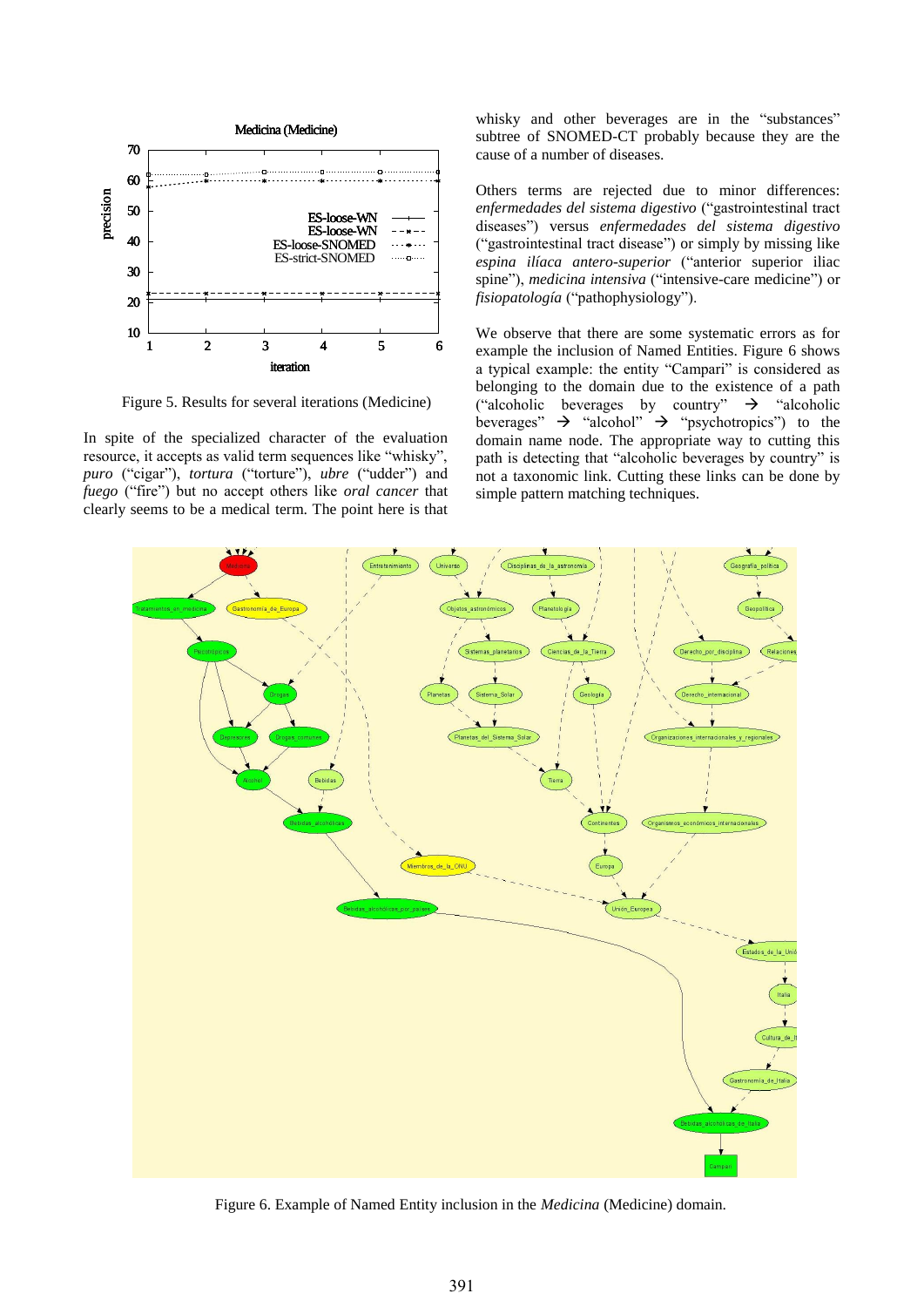# **5. Conclusions**

In this paper we present a new approach of obtain the terminology of a domain using the category and page structures of WP in a language independent way. This approach has been applied to some domains and languages showing a promising performance.

Using the same list of words, the evaluation results show a clear improvement when using a specialized and complete resource in the domain (SNOMED-CT instead of WN). In our opinion this fact shows that quality of the results for Chemistry and Astronomy are better than those showed by the evaluation. The problem is to obtain a good enough resource to perform the evaluation. Another problem is that an outdated WN was used to evaluate the results. Some of the problems commented in the evaluation section (like terms belonging to two domains, ex. "medicines" designates to both chemical and pharmaceutical compounds) are solved with newer versions on WN.

As mentioned above, the filtering procedure shows some drawbacks (as the inclusion of Named Entities in the term list) that could be improved by cutting some category links.

In the next future we plan to apply our method to other languages, other domains and other reference resources (using domain glossaries and/or any kind of reference term list). Using not only the categories and pages titles as proposed terms for the domain but also the vocabulary contained in the best scored pages is another line of research we are currently exploring.

#### **6. Acknowledgements**

This research has received support from the project KNOW2 (TIN2009-14715-C04-04), from the Spanish Ministry of Science and Innovation. We also thank three anonymous reviewers for their comments and suggestions.

# **7. Bibliography**

- Atserias, J. Zaragoza, H. Ciaramita M. and Attardi. G. (2008). "Semantically Annotated Snapshot of the English Wikipedia". Proceedings of the Sixth International Language Resources and Evaluation (LREC'08).
- Bernardini, S.; Baroni M. and Evert S. (2006). "A WaCky Introduction". Wacky! Working papers on the Web as Corpus, Bologna: Gedit. 9-40.
- Cabré, M. T.; Estopà, R. y J. Vivaldi (2001) "Automatic Term Detection: A Review Of Current Systems". In Bourigault, D.; Jacquemin C. y M.C. L'Homme (eds.) *Recent Advances in Computational Terminology*. John Benjamins Publishing Company. Amsterdam.
- M. Erdmann, K. Nakayama, T. Hara, S. Nishio (2008): Extraction of Bilingual Terminology from a Multilingual Web-based Encyclopedia, in IPSJ Journal of Information Processing (Jul. 2008).
- Fellbaum, C. (ed.) (1998) WordNet: An Electronic Lexical Database. Cambridge, MA: MIT Press.
- Ferrández, S. Toral, A. Ferrández, O. Ferrández, A. Muñoz R. (2007) Applying Wikipedia's Multilingual Knowledge to Cross-Lingual Question Answering. NLDB 2007: 352-363
- Kazama, J. and Torisawa, K. (2007) Exploiting Wikipedia as External Knowledge for Named Entity Recognition. Joint Conference on Empirical Methods in Natural Language Processing and Computational Natural Language Learning
- Magnini B. and G. Cavaglià, (2000). "Integrating Subject Field Codes In WordNet". In Proceedings of the 2nd LREC International Conference. Athens, Greece
- Medelyan, O, Milne, D.N., Legg, C., Witten, I. H. (2009) Mining meaning from Wikipedia. International. Journal. Human-Computer Studies. 67(9) pages 716-754 (2009)
- Medelyan, O. Witten, I. H. Milne D. (2008) Topic indexing with Wikipedia. In Proc of Wikipedia and AI workshop at the AAAI-08 Conference. Chicago, US
- Mihalcea, R. Csomai A. (2007) Wikify!: linking documents to encyclopedic knowledge CIKM 2007: 233-242
- Milne, D., Medelyan, O. and Witten, I.H. (2006) Mining Domain-Specific Thesauri from Wikipedia: A case study. In Proc IEEE/WIC/ACM International Conference on Web Intelligence, WI'06, pp. 442-448, Hong Kong, China,.
- Ponzetto, P; Strube, M. (2008). "WikiTaxonomy: A large scale knowledge re source". In: Proceedings of the 18th European Conference on Artificial Intelligence, Patras, Greece, 21-25 July, 2008 pp. 751-752.
- Richman, A.. and Schone, P. (2008) Mining Wiki Resources for Multilingual Named Entity Recognition. In Proceedings of ACL-08
- Suchanek F. (2008) Automated Construction and Growth of a Large Ontology PhD-Thesis. Max-Planck-Institute for Informatics. U. Saarbrücken, Germany
- Toral, A. Muñoz. R. (2006) A proposal to automatically build and maintain gazetteers for Named Entity Recognition using Wikipedia. In Proceedings of the Workshop on New Text, 11th Conference of the European Chapter of the Association for Computational Linguistics. Trento (Italy). April 2006.
- Vivaldi, J. and Rodríguez, H, (2002). "Medical Term Extraction using the EWN ontology". In Proceedings of Terminology and Knowledge Engineering (pp 137- 142). Nancy.
- Vivaldi J. y H. Rodríguez (2004) "Automatically selecting domain markers for terminology extraction". In: Proceedings of the 4th LREC International Conference. Pp. 1729-1732.
- Vossen P. (2004) EuroWordNet: a multilingual database of autonomous and language specific wordnets connected via an Inter-Lingual-Index. International Journal of Lexicography, Vol.17 No. 2, OUP, 161-173.
- Wu, F. Hoffmann, R. Weld D. (2007) Autonomously Semantifying Wikipedia, In Proceedings of the Sixteenth ACM Conference on Information and Knowledge Management (CIKM-07), Lisbon, Portugal, November, 2007.